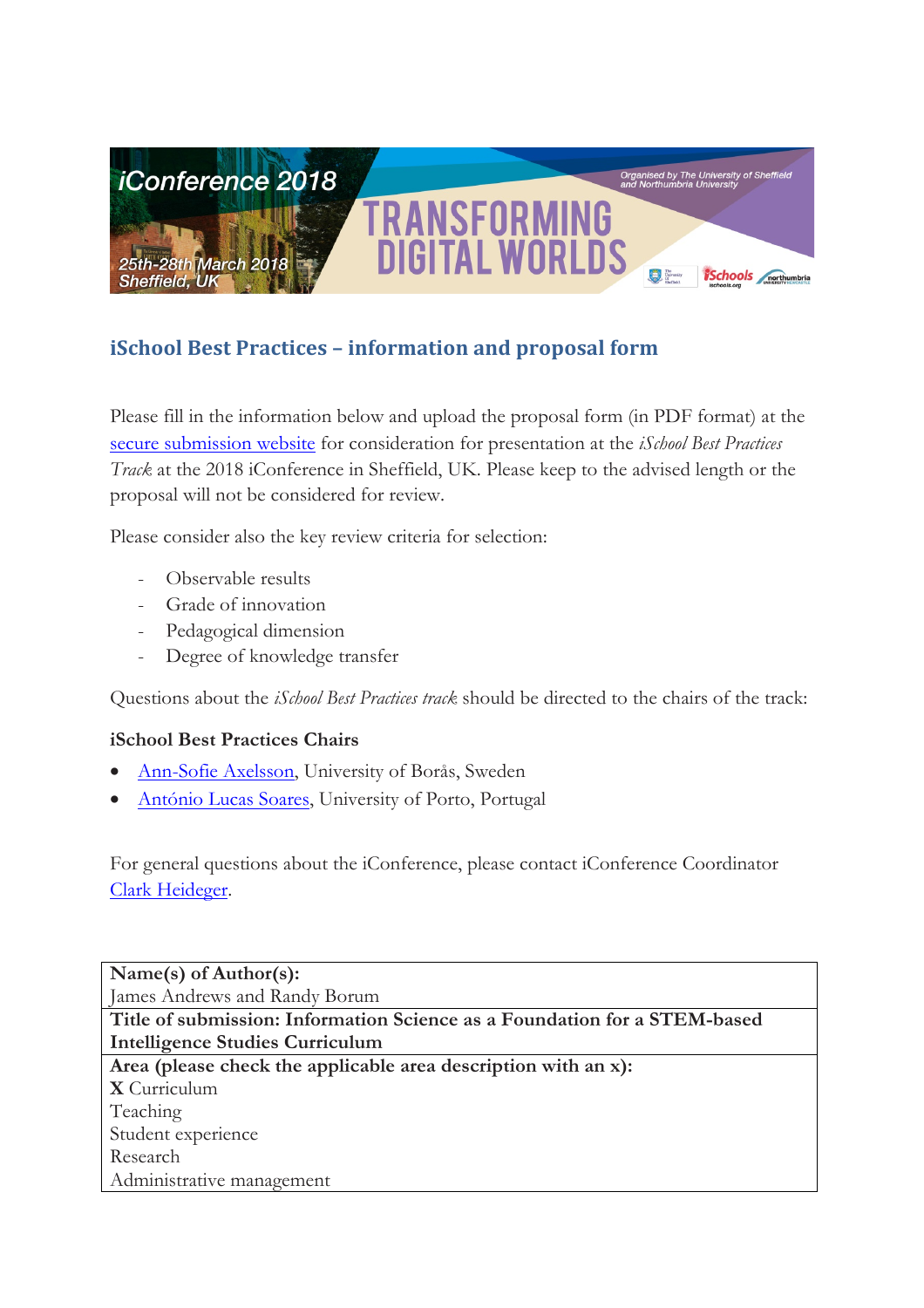Other (please enter the applicable keyword):

#### **Submission abstract (max 150 words):**

We discuss a new graduate program in Intelligence Studies at the University of South Florida, School of Information. The program is unique in comparison to other intelligence studies programs in its structure, which is based on information science with a focus on strategy and analytics, and curriculum design. We describe the driving philosophy and core constructs manifest in the program, how it is designed to meet various demands by organizations in the knowledge economy, and strategies we have employed that have led to its success.

#### **Submission description (max 2,350 words):**

The University of South Florida (USF), School of Information (SI) has created an innovative, STEM-based, Master of Science degree in Intelligence Studies. From its inception, the goal was to build a curriculum based on an information science foundation, as well as transform traditional approaches to intelligence studies to educate "next generation" intelligence analysts and related information professionals who can operate in today's rapidly changing knowledge economy.

Information science and intelligence work have long had a symbiotic relationship that accelerated during the WWII era and throughout the cold war. During this time of rapid advances in technologies and networking, and concomitant massive growth in the amount and diversity of information and data, new tools were developed both in academic, scientific, and social spheres, as well as in support of intelligence tradecraft in more covert contexts. The overlaps in methods, tools, and processes used in both areas are not surprising, yet there are relatively few formal programs that articulate these explicitly for the purpose of addressing new demands in both fields.

This need for new information professionals can be seen in the rapid evolution and success of the iSchools movement, overall, and how many of these schools have looked to new programs. These tend to build upon traditional information professions but are more respondent to current market demands across information agencies and contexts. USF's MS degree in Intelligence Studies falls into this group of new programs, building on an information science foundation but adaptive to changing needs and the skills of a new information professional. This is unique in that no other iSchool offers such a degree, and no other intelligence studies program has taken the approach we have, particularly given our specialized concentrations.

### **USF's Unique Approach to Intelligence Studies Graduate Education**

In contrast to the curricula in many traditional intelligence studies programs, which tend to focus on international relations, our program is intentionally focused on analytic methods and processes underlying information work and intelligence tradecraft. It is built around an innovative STEM-based model for professional analytic education that is grounded in the broader discipline of information studies/science. In the current security/information environment, adaptive thinking provides a distinct competitive advantage. The curriculum focuses primarily on developing analytic competencies, and only then subsequently allows students to focus on specialized subject-matter areas (an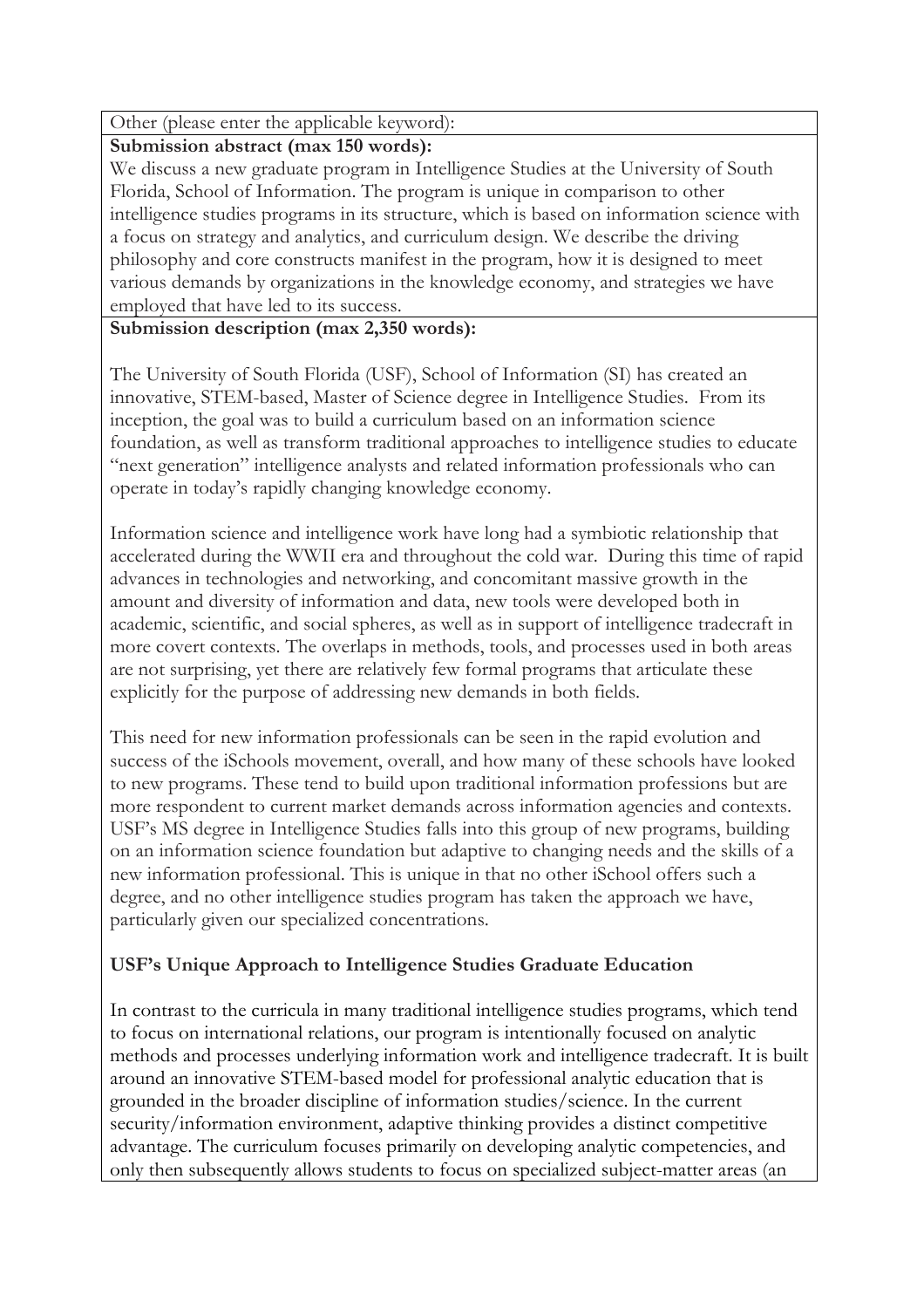inversion of past models in this area). The principal aim for us is to train problem-solvers who understand strategic concepts and analytic methodologies and can apply that knowledge to advance an organization's interests and objectives. Graduates will be capable of developing and evaluating new knowledge; generating and analyzing courses of action; expressing clearly reasoned opinions; and communicating effectively in writing, oral presentation, and visual display.

The fact that there is more and increasingly varied data and sources, and more efficient ways to process these, does not necessarily lead to better outcomes. In a knowledgedriven economy, enterprises need systematic guidance on *how* to manage the information they collect, *how* to make sense of what they have, and *how* to use knowledge to inform key decisions. Competitive advantage comes from insights, not just data. In this broad sense, then, the impetus for our program is not unlike other innovative information professional graduate programs coming out of other schools. However, we believe our curriculum and the underlying outcomes are unique.

### Focus on Strategy and Informatics

The Intelligence Studies curriculum blends *Strategy* (a calculation of ends, ways, and means within acceptable bounds of risk to create favorable outcomes) and *Informatics* (the science of human and automated processing of information), to bridge the gap between intelligence/business analysts and data analysts. Ours is an interdisciplinary program that builds a set of analytic skills that allows graduates to work effectively with policymakers, military leaders, business executives, and data scientists to support better organizational decision-making.

### **Core Competencies and Objectives**

Core information science principles and perspectives form the foundation for the program. The curriculum educates students about information needs, seeking, access, retrieval, evaluation and organization; and prepares them to apply that knowledge in solving important problems. Graduates are prepared to find, analyze, and apply information to improve decision-making for individuals and organizations.

Accordingly, the overarching learning objectives at the program-level are to:

- Use and create technologies to retrieve, aggregate, and organize information to develop and evaluate new knowledge
- Analyze and apply that knowledge to an organization's mission and strategic objectives by generating and analyzing courses of action
- Express clearly reasoned opinions and communicate effectively in writing, oral presentation, and visual display.

The program curriculum is built around five core competencies, shown in Figure 1: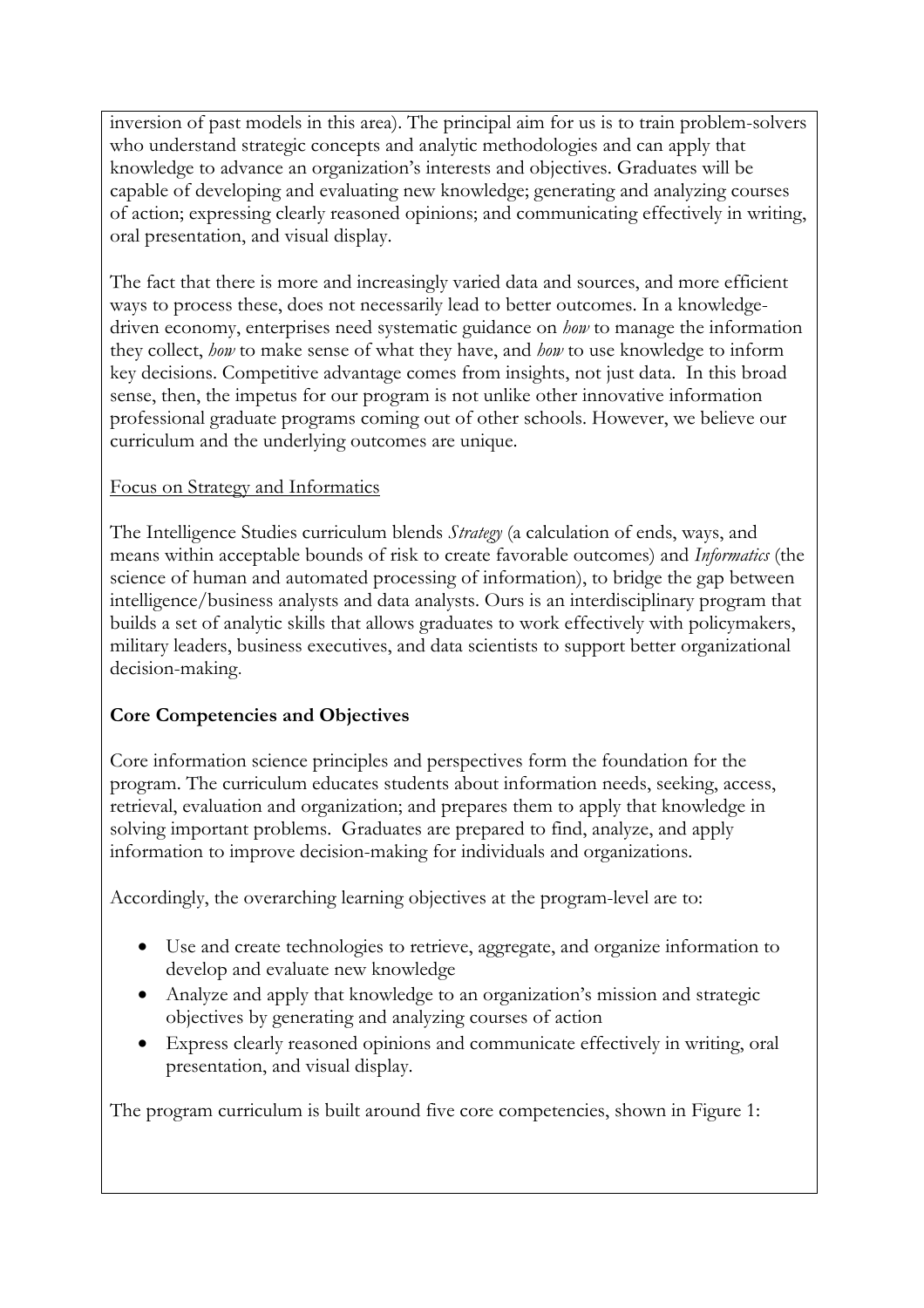

*Analytic Strategy*: This competency is grounded in human science foundations for complex analysis, including foundations of strategic theory, critical thinking, problem solving, and decision-making.

- Define and deconstruct a problem or policy question
- Apply strategic theory and analyze strategic objectives
- Engage in rigorous, creative problem-solving and systematic decision-making;
- Generate, analyze and present information concerning possible answers or courses of action
- Link options and alternatives to an organization's mission and goals
- Consider hypotheses and analytic results from different cultural perspectives

*Analytic Methods*: This competency emphasizes skills in formulating, selecting and applying a range of appropriate analytic methodologies, both qualitative and quantitative.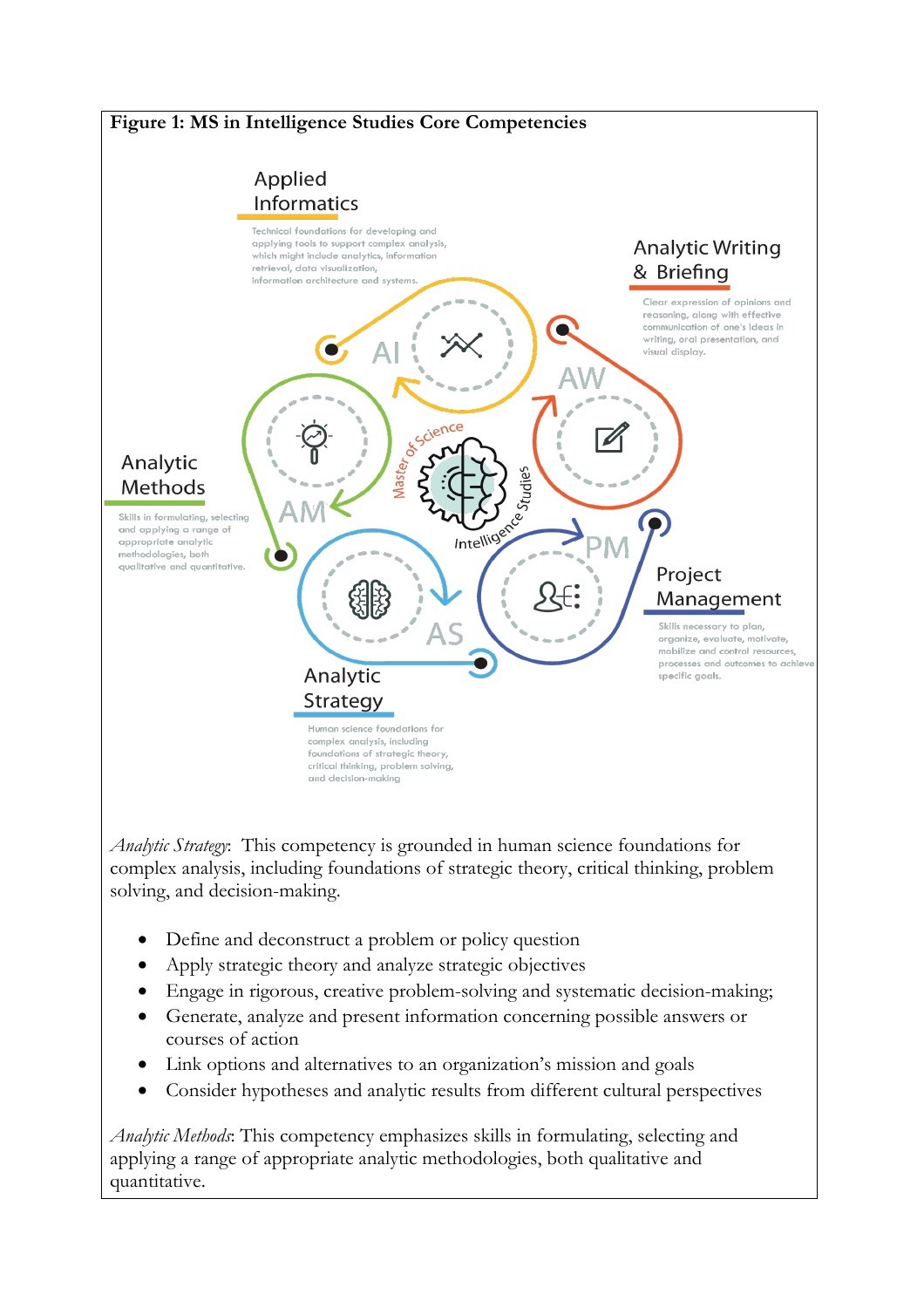- Design and conduct applied research and analysis to support policy, planning or strategic objectives.
- Identify and evaluate relevant data to address the question
- Select and apply appropriate methods for knowledge development to achieve specific strategic and informational objectives

*Applied Informatics:* This competency is grounded in the technical foundations for developing and applying tools to support complex analysis, which might include computational modeling, data structures, data visualization, information architecture and systems.

- Design, implement, and evaluate technology to enable key information processes
- Apply core theories and best practices of information storage and retrieval
- Identify, develop, and evaluate appropriate information and communication technologies
- Access, retrieve, organize, store, integrate, and disseminate information from heterogeneous, geographically diverse sources to meet user needs and strategic objectives

*Project Management:* This competency comprises the skills necessary to plan, organize, evaluate, motivate, mobilize and control resources, processes and outcomes to achieve specific goals.

- Define and scope a new project or new phase of an existing project
- Develop and maintain a workable scheme to accomplish project objectives
- Encourage and enable people to work together as a team to accomplish a project
- Monitor and control project progress and performance, adapting the plan as necessary
- Identify, analyze and respond appropriately to risks over the course of the project

*Analytic Communication:* This competency area emphasizes clear expression of opinions and reasoning, along with effective communication of one's ideas in writing, oral presentation, and visual display.

- Communicate well-reasoned opinions clearly and concisely in written memoranda and oral presentations
- Formulate and communicate well-supported conclusions, being astutely aware of the assumptions and limitations underlying their approaches and opinions
- Leverage their knowledge of human cognition and perception to visually present data and other complex information to enhance end-user application

### **Curriculum Overview**

The Master of Science in Intelligence Studies requires 36 Semester Credit Hours of graduate instruction, comprising a total of 10 graduate courses/seminars, an applied